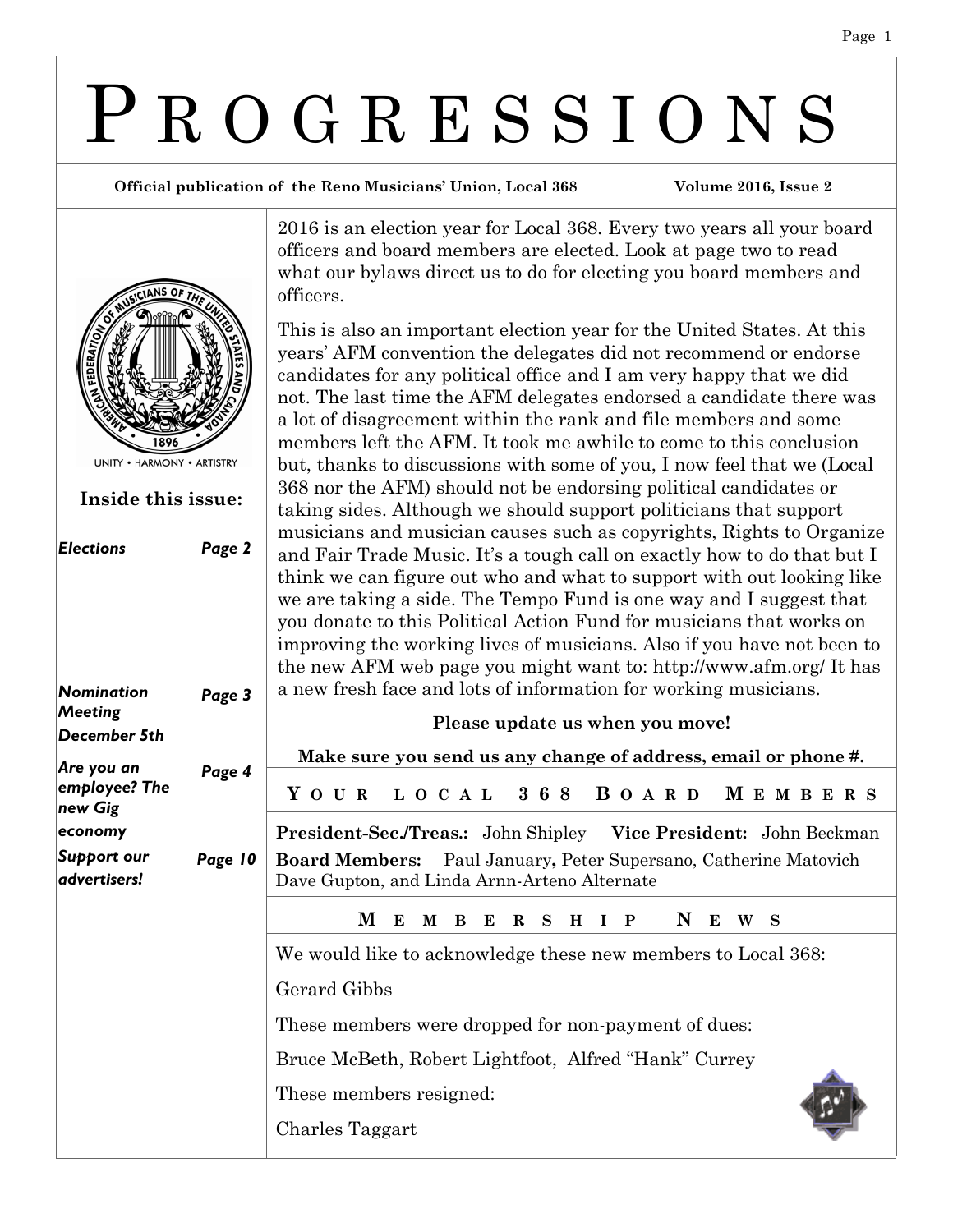## **This information officer elections is from our Local 368 Bylaws and is about how we are to conduct our elections. Nominations**

Nominations for all Officers, Delegates to the Federation Conventions and Conferences of the AFM shall be opened and closed at the October meeting immediately preceding the elections every two (2) years. At least fifteen (15) days prior to the nominations meeting, the Secretary-Treasurer shall mail written notice of such meeting to all members. The notice shall contain the date, time and place of the meeting and the positions subject to nominations. The notice of the nomination meeting also should specify the date, time and place for the election.

The nominations meeting shall be held as called, regardless of any quorum requirement.

Any Full Member in good standing at the nominations meeting shall be entitled to nominate any eligible candidate of his/her choice. The nominee shall be present at the meeting or his/her nominator must present a written signed statement of acceptance of nomination from such nominee.

To be eligible for nomination a member must have been a member of the American Federation of Musicians in continuous good standing for at least one (1) year immediately preceding the election.

#### **PROGRESSIONS**

#### **Elections**

Election of all elective offices shall be held every two (2) years, at the headquarters of Local 368, in the month of December.

Election of Officers, Executive Board Members and second (2nd) Delegate shall be by Secret Ballot vote mailed to the Local 368 Membership.

### **Ballots**

Names of the candidates shall be arranged on Ballots in alphabetical order for each of the following offices: President, Vice-President, Secretary-Treasurer (Delegate by virtue of office), three (3) Executive Board Members and second (2nd) Delegate.

In preparation of Ballots for any election of Local 368, immediately under the name of a candidate for reelection must appear the word "incumbent". The Secretary-Treasurer shall preserve election results for one year following the election.

Biennial elections shall be conducted by either: an Election Committee; or the American Arbitration Association or similarly accredited organization. Determination will be made by the Executive Board.

No sooner than forty-five (45) days nor later than thirty (30) days before the election, the Election Committee (or bonded representative of Local 368) shall mail each Full Member an official ballot with instructions and two envelopes. One envelope shall be marked only with the word "BALLOT"; the other envelope shall be larger, shall be pre-

addressed to the Election Committee at a Post Office Box to be secured by the Secretary-Treasurer; and shall have on its reverse, printed lines identified for the member to sign and give his/her address.

Writing of names of persons not nominated or listed on the Ballots is prohibited and will result in void vote for that office.

On election day the Election Committee (or bonded representative of Local 368) shall pick up all ballots returned to the Post Office Box, verify the validity of each from the list of Full Members in good standing and then open envelopes and tally votes, after which each representative shall sign the vote tally sheet(s) which the chairman shall give to the Secretary-Treasurer who shall publish results to the Full Member.

A plurality of votes cast shall elect a candidate to office.

Newly elected officers shall assume office at the first meeting in January of the Executive Board.

Any candidate dissatisfied with the count of election board shall have the right to a recount upon filing with the Secretary-Treasurer within five days of said count, a petition signed by ten members who voted at the election. Recount of all Ballots cast at said election shall be final for any office. If a recount petition is not presented to the Secretary-Treasurer within five days of said election then the count of the Election Committee shall be final.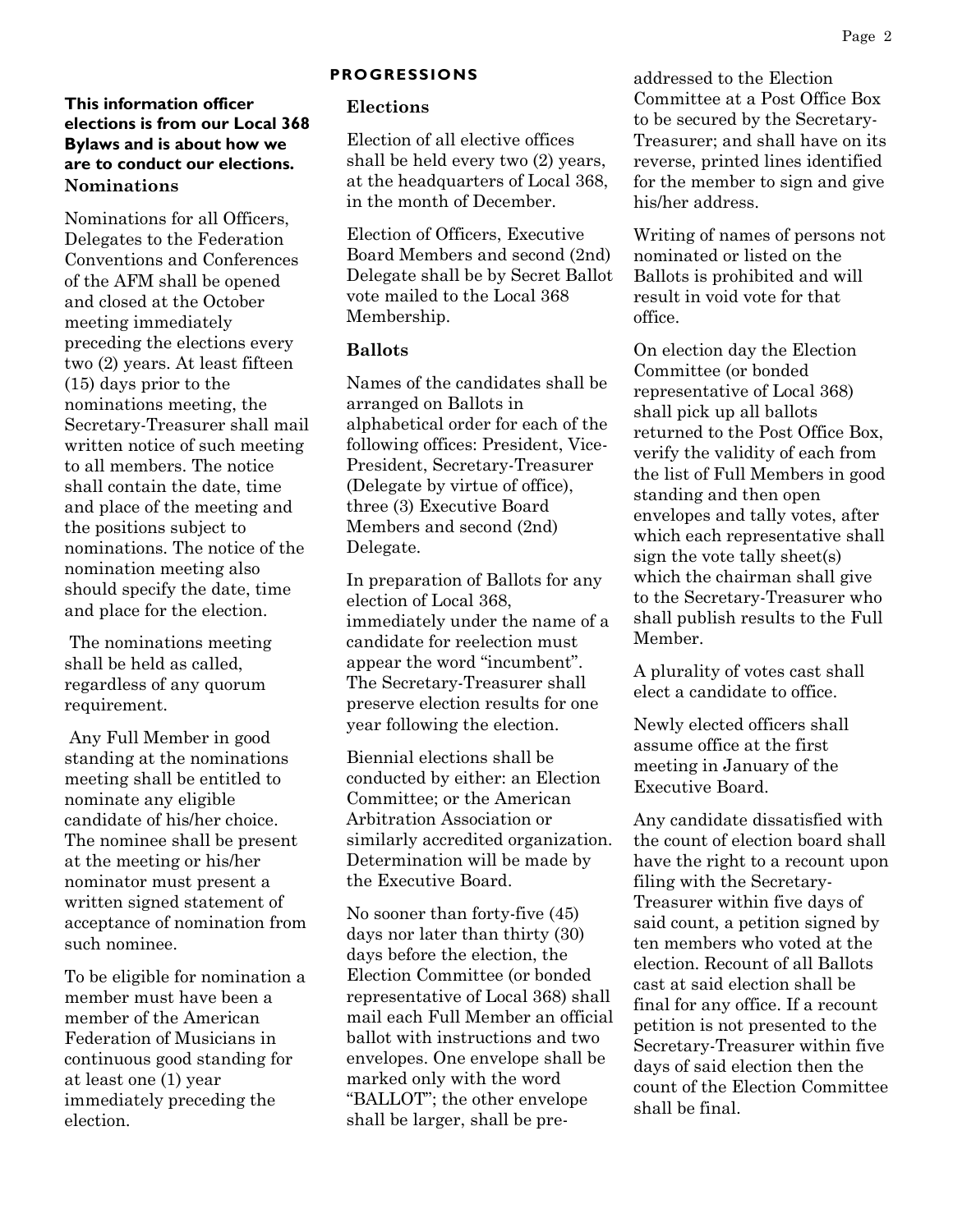**A LOCAL 368 NOMINATION MEETING FOR BOARD OFFICERS AND EXECUTIVE BOARD MEMBERS WILL BE HELD ON:**

**MONDAY, DECEMBER 5, 2016 AT 7PM**

## **THIS MEETING WILL BE HELD AT OUR OFFICE AT:**

**989 BIBLE WAY RENO, NV**

**IF YOU ARE INTERESTING IN RUNNING FOR OFFICE OR SITTING ON THE LOCAL 368 EXECUTIVE BOARD PLEASE COME TO THIS MEETING OR HAVE SOMEONE PRESENT TO NOMINATE YOU!**



## **FOOD FOR THOUGHT**

There are more love songs than anything else. If songs could make you do something we'd all love one another.

- Frank Zappa

Talent works, genius creates.

- Robert Schumann

Too many pieces of music finish too long after the end.

- Igor Stravinsky

## **YOUR MEMBERSHIP DUES AT WORK**

 Just so you can see where your membership monies go, I have prepared a breakdown of the expenses your local spends on your behalf. Out of the \$40 per quarter of regular membership dues paid by our members the local pays out these amounts per quarter:

\$16.50 per capita payments to the International AFM

\$6.00 for a \$1000.00 Life insurance policy for each member (as required by the Local 368 bylaws)

\$8.40 is spent per member on rent. (\$280 per month total-this is dirt cheap!)

\$15 per member is spent on my meager monthly salary

For a grand total of:

### **\$45.90 spent by the local on each member every quarter.**

 When a member gets behind in their dues it puts us in the red quite a bit. Of course we do get your work dues and we do thank you for that, because without those monies from our members that work under a Union negotiated Collective Bargaining Agreement we would go under.

 So in short if you could get up to date with your membership dues you would help us with our plans for the future of this Local.

Please know that I am always available to assist you with any and all concerns with the membership of Local 368. Please call me if you have any concerns or questions. The best way to reach me is by calling my cell phone: 775/219-9434 or you can leave a message on the office phone: 775/329-7995

- John Shipley





We are now live! Go to http://nvmusicianshalloffame.com to nominate your favorite Nevada musicians. "The Nevada Musicians Hall of Fame" is a website created to honor musicians of all genres and time eras that have played in Nevada's concert halls, showrooms, lounges, and bars. This website has been created and paid for by Locals 368 Reno & 369 Las Vegas.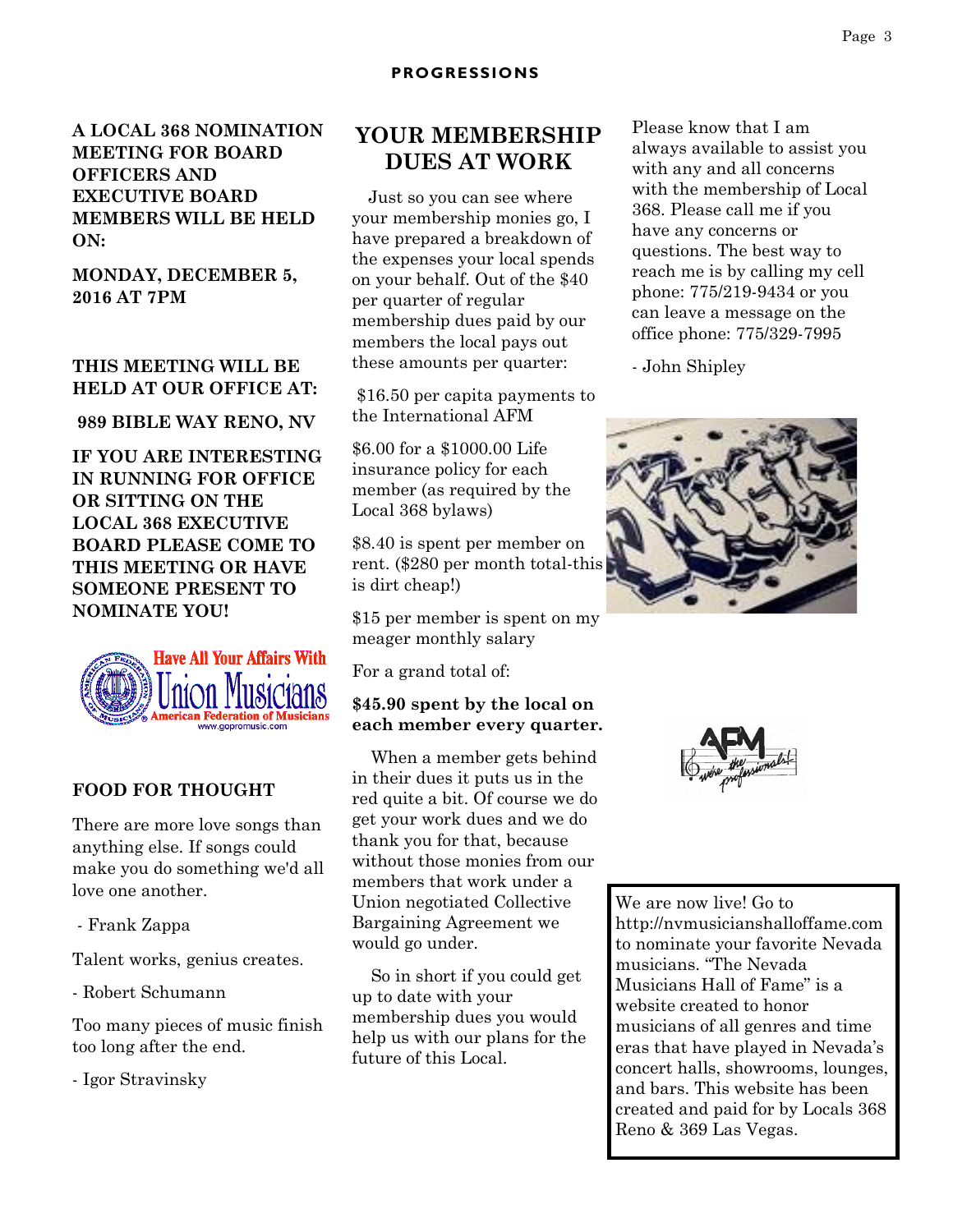## **Congratulations, You're an Employee. (Right?)**

**by Kevin Case—** *From the "Senza Sordino" the Official Publication of the International Conference of Symphony and Opera Musicians*

In April, the D.C. Circuit Court of Appeals issued a landmark ruling for professional symphonic musicians. In upholding the NLRB's determination that the musicians of the Lancaster Symphony are employees—not independent contractors—the Court settled the question once and for all. Symphony musicians are entitled to all the rights and protections that accompany employee status. It is now crystal clear.

## Or is it?

Fourteen years ago, the Eighth Circuit Court of Appeals, a Court on the same "level" as the D.C. Circuit Court (one level below the U.S. Supreme Court), reached precisely the opposite conclusion: symphony musicians are independent contractors not employees.

So . . . which is it?

The answer requires an understanding of two concepts: first, the method by which courts determine whether a worker is an employee or an independent contractor; and second, the standard of review that

federal appellate courts (like the D.C. Circuit and the Eighth Circuit) utilize when reviewing decisions of lower courts and agencies like the NLRB.

> *The independent contractor vs. employee question has been very much in the news*

The independent contractor vs. employee question has been very much in the news with the rise of the so-called gig economy. Most notably, Uber drivers have been pushing back, hard, against Uber's position that they are independent contractors. Several class actions have been filed, in various states; one was recently settled, in California, with Uber agreeing to pay \$100 million to the plaintiff drivers. Significantly, Uber did not admit the drivers are employees, and the settlement has yet to be approved by the district court (and has been bitterly criticized by some of the original plaintiffs).

The distinction is hugely significant. Employee status comes with a host of rights:

the right to unionize and bargain collectively for terms and conditions of employment; protection under federal and state civil rights statutes that prohibit discrimination on the basis of, among other things, race, gender, age, or (in blue states at least) sexual

orientation and gender identity; the right to unemployment benefits and workers comp; and more. But if a worker is classified as an independent contractor, the worker is entitled to none of those rights and protections. He or she is essentially deemed to be taking part in an armslength business transaction, on an equal footing with the "employer". The law views the relationship as one business contracting with another business; the terms of the transaction are governed only by the free market.

Courts have long used a legal test for determining employee status that looks

*Employee status comes with a host of rights: the right to unionize and bargain collectively for terms and conditions of employment.*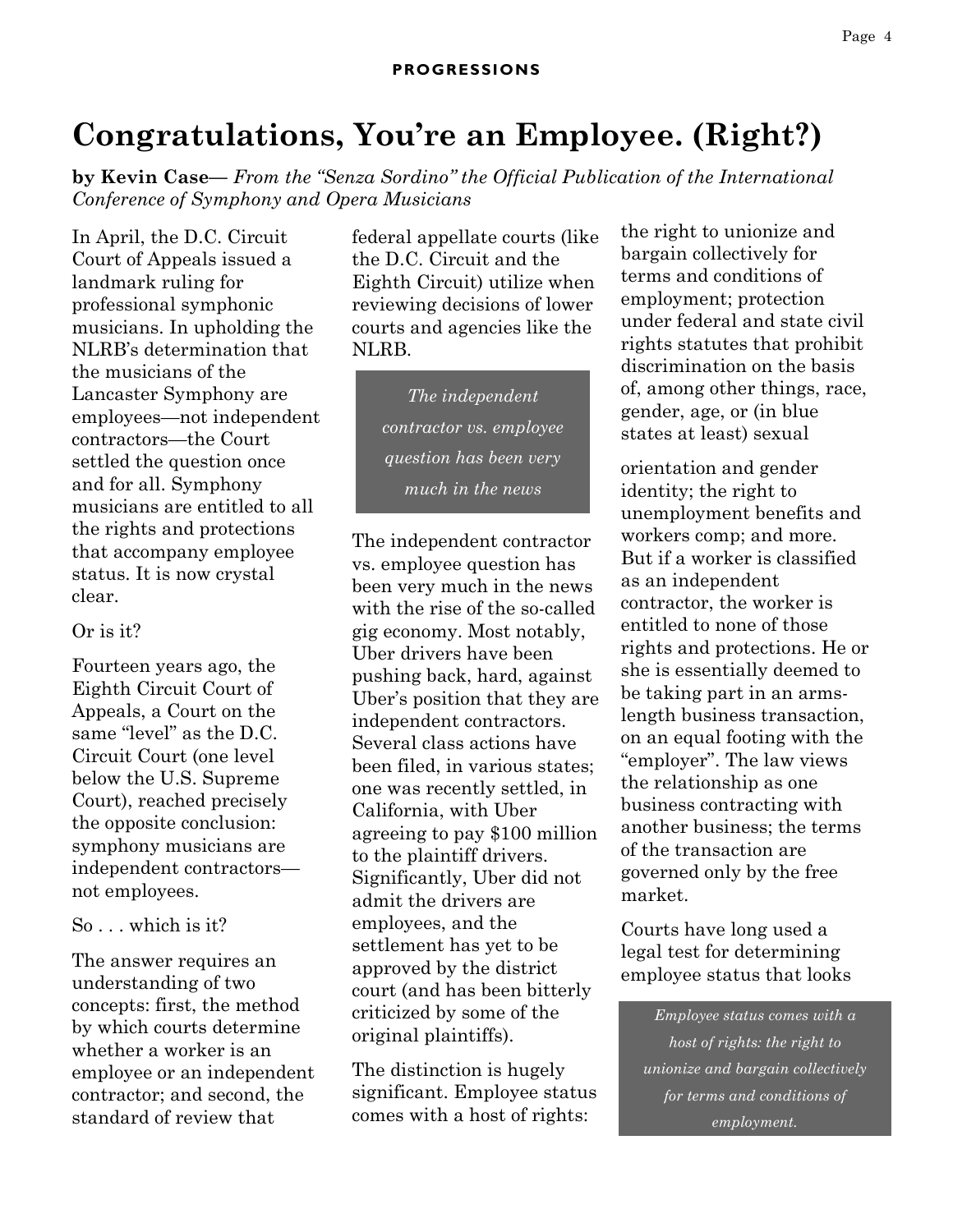at a number of factors, including the "extent of control" the employer has over how the work is performed, the amount of skill required, whether the worker supplies his or her own tools, the length of time the worker provides services, how management and the worker subjectively view their relationship (particularly as reflected in their agreements), and the method of payment and tax treatment.

The weight courts place on each factor varies considerably. Officially, courts maintains that "no one factor is determinative." Generally, though, the element of "control" is often the most important. That makes sense: whether a worker is directed and supervised in his or her

*When a party reaches the end of the road with the NLRB and is unhappy with the outcome, that party can appeal the NLRB's ruling .*

work, and told what to do and how to do it, should be of greater significance than whether, for example, an employer sends out a W-2 or a 1099-MISC at the end of the year. But courts are far from consistent. As with many multi-factor legal tests, it often seems that a court places more weight on a particular factor simply to

justify the result the court has deference to the agency's already decided it wants to reach.

Which brings us to the two decisions mentioned above. First, the good news: In *Lancaster Symphony Orchestra v. NLRB*—the decision handed down by the D.C. Circuit in April—the musicians of the Lancaster Symphony attempted to organize. (AFM Local 294 filed a petition for certification with the NLRB.) Management challenged the petition on grounds that the musicians were independent contractors, not employees, and thus had no legal right to join a union. Although an NLRB Regional Director initially sided with management, the NLRB ultimately ruled that the musicians were employees and could elect to join the AFM.

When a party reaches the end of the road with the NLRB and is unhappy with the outcome, that party can appeal the NLRB's ruling directly to the federal Circuit Court of Appeals (the appellate court that sits in between district courts and the U.S. Supreme Courts). But appeals from federalagency rulings are treated differently than appeals from a district court. For agency appeals, the Circuit Court applies a certain level of

determinations—the rationale being that the agency has been charged by Congress with regulating a specific area of law. In contrast, an appeal from a lawsuit ruling, depending on the circumstances, is often viewed *de novo*—that is, the Court of Appeals looks at the judgment as if viewing the evidence for the first time and coming to its own conclusion, independent of and without any deference to the court below.

So in *Lancaster*, the prism through which the Court applied the multi-factor independent contractor/employee test was colored by the deference it was required to show to the NLRB's decision. The Court considered many of the usual factors, but focused (as most courts do) on the element of control. The Court noted that in a symphony orchestra, the employer "regulates virtually all aspects of the musicians' performance." Not only are musicians required to exhibit a certain level of decorum, but—and this is the money quote—the "conductor exercises virtually dictatorial control over the manner in which the musicians play."

Conversely, the Court noted factors suggesting independent contractor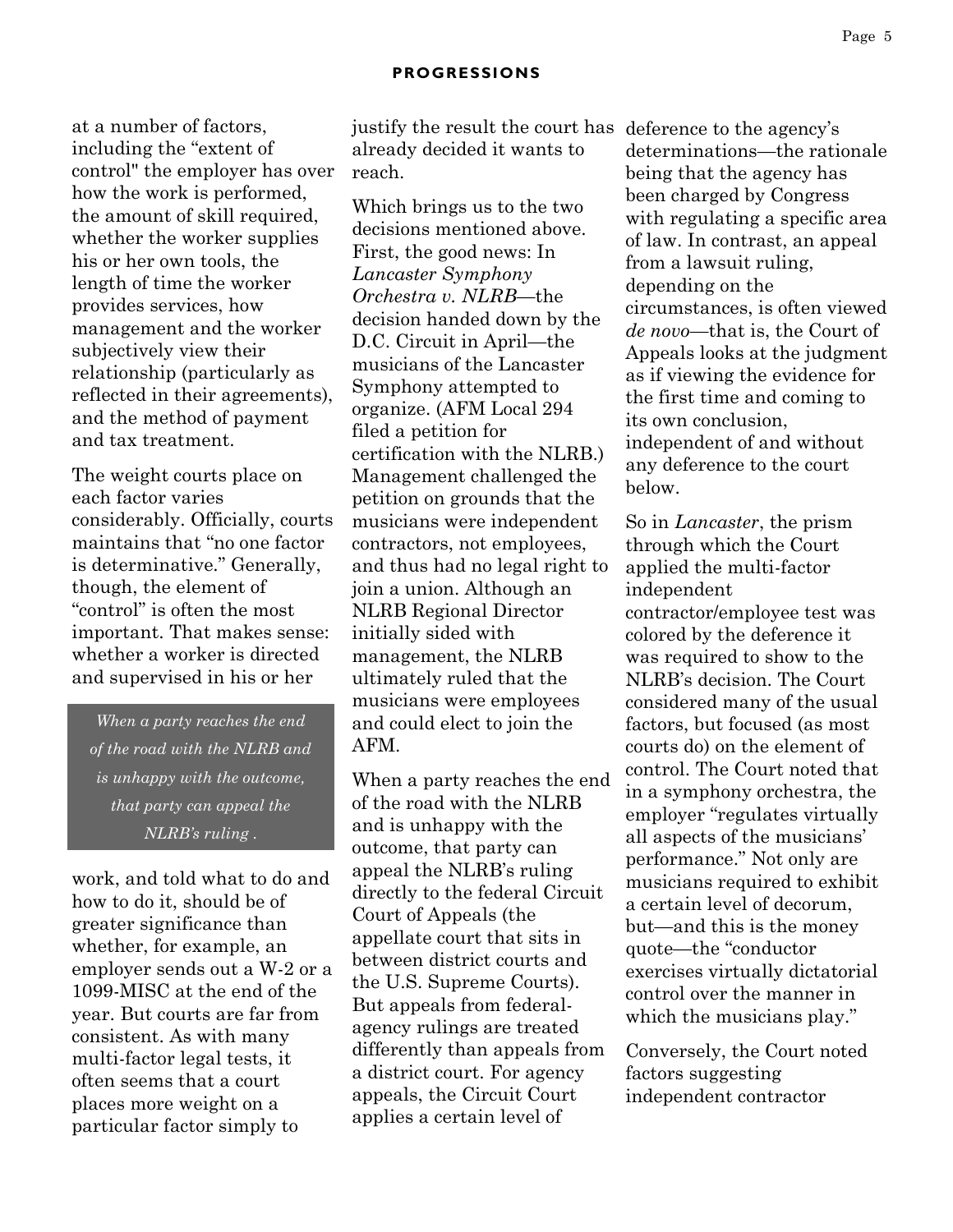## **Congratulations, You're an Employee.—Continued**

status: playing in a symphony orchestra clearly requires a high level of skill; the musicians in the Lancaster Symphony were employed for only a brief period of time; and the musicians' personal service agreements said they were independent contractors and taxes would not be withheld. The Court also examined a factor that courts are increasingly looking to: the extent of a worker's "entrepreneurial opportunities" to work for other companies, sell or assign their role to others, hire their own employees, etc. But the Court concluded that this factor provided only "miniscule support" for the notion that musicians are independent contractors. (After all, it's not as if the principal clarinet can sell his or her spot in the orchestra, or hire someone else to help play the hard parts.)

Adding up the tally, the Court found that while some factors (especially the control factor) weighed in favor of employee status, others weighed in favor of contractor status. But rather than use its own independent judgment to decide which factors tipped the scale, the Court deferred to the NLRB: "Because the

circumstances of this case thus present a choice between two fairly conflicting views, we must defer to the [NLRB's] from *Lancaster* in several conclusion that the Orchestra's musicians are employees."

That deference is what distinguishes *Lancaster* from the bad-news case: the Eighth Circuit's decision in *Lehrol v. Friends of Minnesota Sinfonia*. There, two musicians who were terminated from the Minnesota Sinfonia (an orchestra of free-lance musicians) brought suit alleging gender and disability discrimination. As in *Lancaster*, the case turned on whether the musicians were "employees"—because independent contractors aren't permitted to bring such lawsuits. Unlike *Lancaster*, however, the Court's standard of review in *Lehrol* was *de novo*, because the district court had granted summary judgment in favor of the employer (i.e., a judgment based solely on the evidence produced in the discovery process, without a trial). When a summary judgment ruling is appealed, a reviewing court looks at the case with fresh eyes and no deference to proceedings below, and reaches its own independent conclusion.

But even apart from applying a different standard of review, *Lehrol'*s analysis departed ways. First, the Court construed the element of "control" as referring not to how musicians are controlled in the workplace, but whether they have the ability to decline certain concerts and accept other gigs. Second, the Court put a great deal of emphasis on factors usually afforded little weight—for example, the Court declared it "highly significant" that management did not withhold taxes.

If that sounds like nonsense, well, it is. *Lehrol* is an

> *The result is remarkable: a musician can simultaneously be both an employee and not an employee. If that sounds like nonsense, well, it is.*

embarrassingly bad decision. The Court's interpretation of "control" defies logic and reveals an utter ignorance of how musicians actually work. And it is plain silly to deny civil rights protection on the basis that the employer unilaterally decided not to withhold FICA. But *Lehrol* has not yet been challenged and overruled, which means that *Lehrol* and *Lancaster* are the only two federal appellate court decisions that have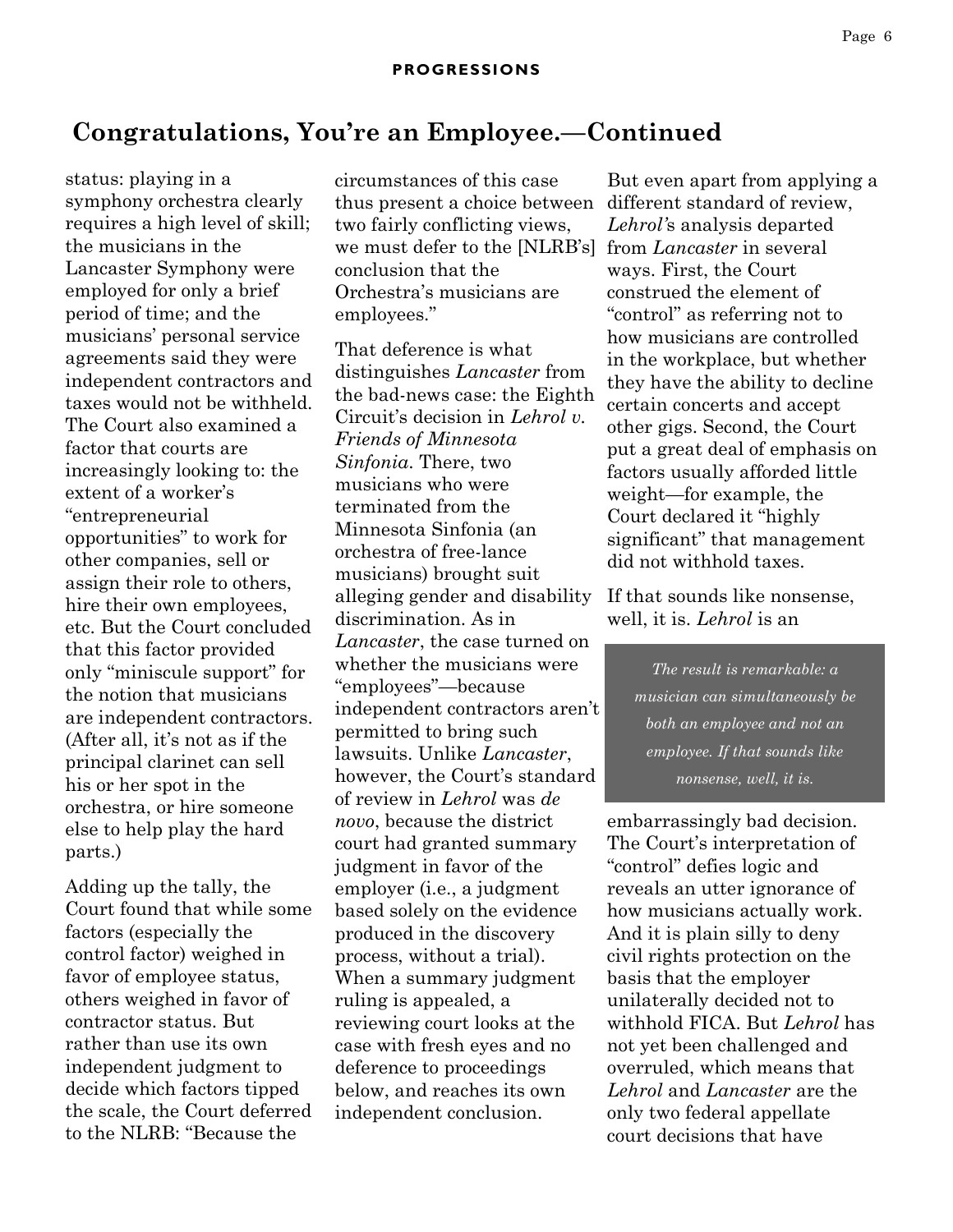spoken to this issue—with opposite outcomes. For its part, the *Lancaster* Court noted *Lehrol* and the discrepancy with its own conclusion, but explained (unconvincingly, in my view) that there was no conflict because (1) the *Lehrol* case was a civil-rights case, not a labor case; and (2) the standard of review was different.

The result is remarkable: a musician can simultaneously be both an employee and not an employee. In a proceeding before the NLRB on an unfair labor practice charge, the

*The result is remarkable: a musician can simultaneously be both an employee and not an employee. If that sounds like nonsense, well, it is.* 

musician is an employee. But if that same musician is alleging racial discrimination in a lawsuit, the musician is an independent contractor. Go figure. At some point the viability of *Lehrol* will be challenged. The *Lancaster*  decision should help with that; despite the different standard of review, the Court's conclusions regarding the element of control are spot on. (Ask any orchestral musician how much "control" they really have at work—especially visà-vis the conductor.) *Lancaster*  will be persuasive to other courts that consider the issue.

More importantly, however, the impact of *Lancaster* on the day-to-day lives of musicians is significant. It is now clear under federal labor law that orchestral musicians, even in smaller, "freelance" orchestras, are employees and have the right to unionize. *Lancaster*  renders *Lehrol* irrelevant on that point. But does it apply to every orchestra, no matter how small? Quite possibly. Every circumstance is different, and the employee-status factors will vary from case to case; but the element of control is conceptually no different in an orchestra that presents six concerts a year than in one that presents a hundred.

What about subs and extras? Is a musician who subs only occasionally in the course of a season an "employee"? For purposes of federal labor law, the answer has been "yes" even before *Lancaster*. In an earlier decision, *Seattle Opera v. NLRB*, the D.C. Circuit upheld the NLRB's ruling that alternate choristers in the Seattle Opera chorus were employees.

Again, the element of control carried the argument: the choristers were subject to "attendance and decorum requirements," and required to "follow musical and dramatic direction" on stage. What *Lancaster* does is reinforce the analysis in *Seattle Opera*— indeed, *Lancaster* explicitly discussed *Seattle Opera* in support of its conclusions with respect to symphony musicians.

I suspect that the reaction of many musicians reading this and other articles about *Lancaster* might be to say, "duh." Musicians have always known that their autonomy essentially ceases when they set foot on stage. They know how absurd it would be to view musicians as engaged in an arms-length business transaction when rehearsing a Mahler symphony. But now we know that the law—or one important court, at least sees it the same way.

## by Kevin Case

*This article was originally printed June 2016 in the "Senza Sordino" the Official Publication of the International Conference of Symphony and Opera Musicians. Local 368 thanks ICSOM for allowing us to reprint this article.*